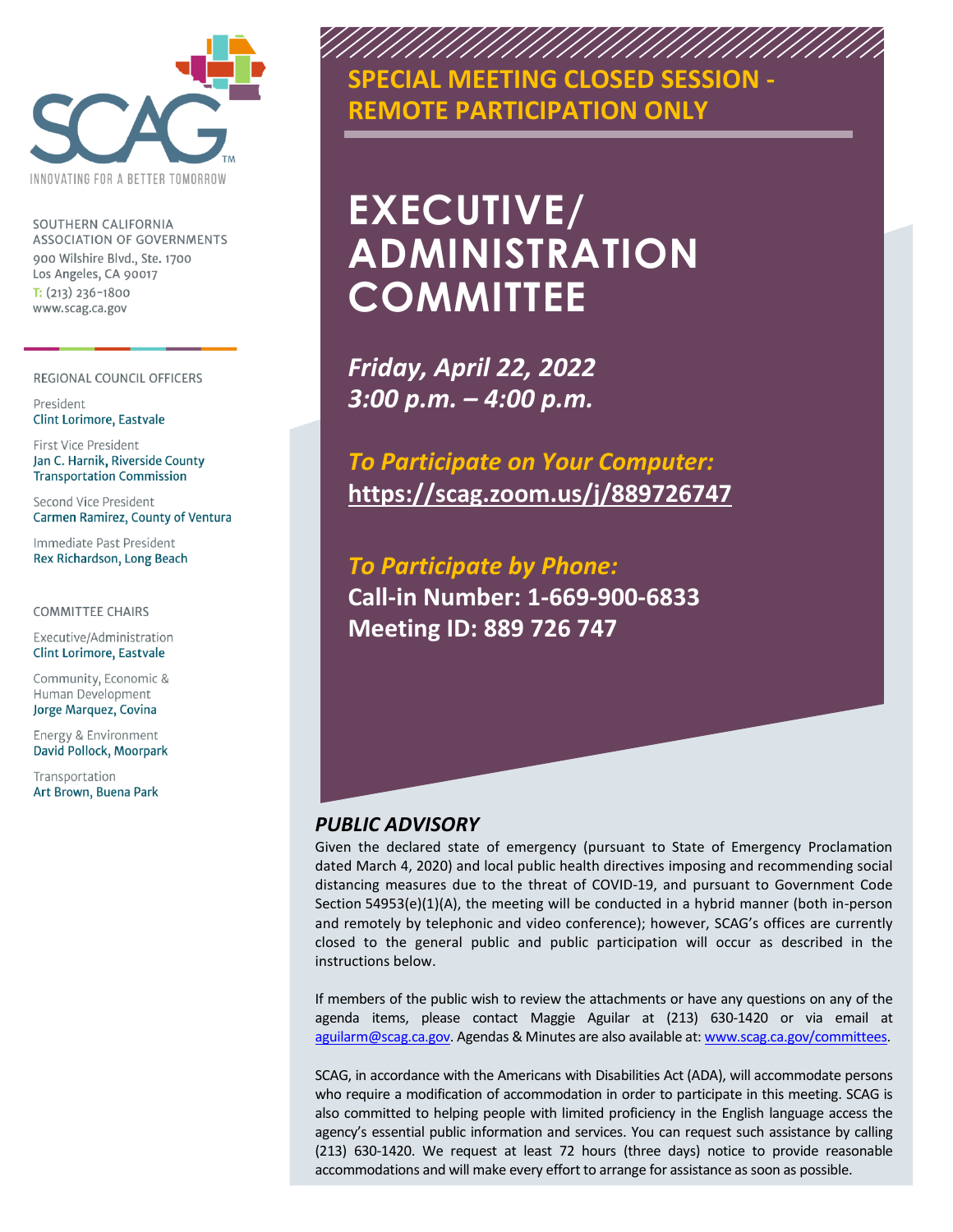

### **Instructions for Public Comments**

*You may submit public comments in two (2) ways:*

1. **In Writing: Submit written comments via email to: [ePublicComment@scag.ca.gov](mailto:ePublicComment@scag.ca.gov) by 5pm on Thursday, April 21, 2022.** You are **not** required to submit public comments in writing or in advance of the meeting; this option is offered as a convenience should you desire not to provide comments in real time as described below.

All written comments received after 5pm on Thursday, April 21, 2022 will be announced and included as part of the official record of the meeting.

2. **In Real Time:** If participating in real time via Zoom or phone, during the Public Comment Period (Matters Not on the Agenda) or at the time the item on the agenda for which you wish to speak is called, use the "raise hand" function on your computer or \*9 by phone and wait for SCAG staff to announce your name/phone number. SCAG staff will unmute your line when it is your turn to speak. Limit oral comments to 3 minutes, or as otherwise directed by the presiding officer. For purpose of providing public comment for items listed on the Consent Calendar, please indicate that you wish to speak when the Consent Calendar is called; items listed on the Consent Calendar will be acted on with one motion and there will be no separate discussion of these items unless a member of the legislative body so requests, in which event, the item will be considered separately.

If unable to connect by Zoom or phone and you wish to make a comment, you may submit written comments via email to: [ePublicComment@scag.ca.gov.](mailto:ePublicComment@scag.ca.gov)

*In accordance with SCAG's Regional Council Policy, Article VI, Section H and California Government Code Section 54957.9, if a SCAG meeting is "willfully interrupted" and the*  "orderly conduct of the meeting" becomes unfeasible, the presiding officer or the Chair *of the legislative body may order the removal of the individuals who are disrupting the meeting.*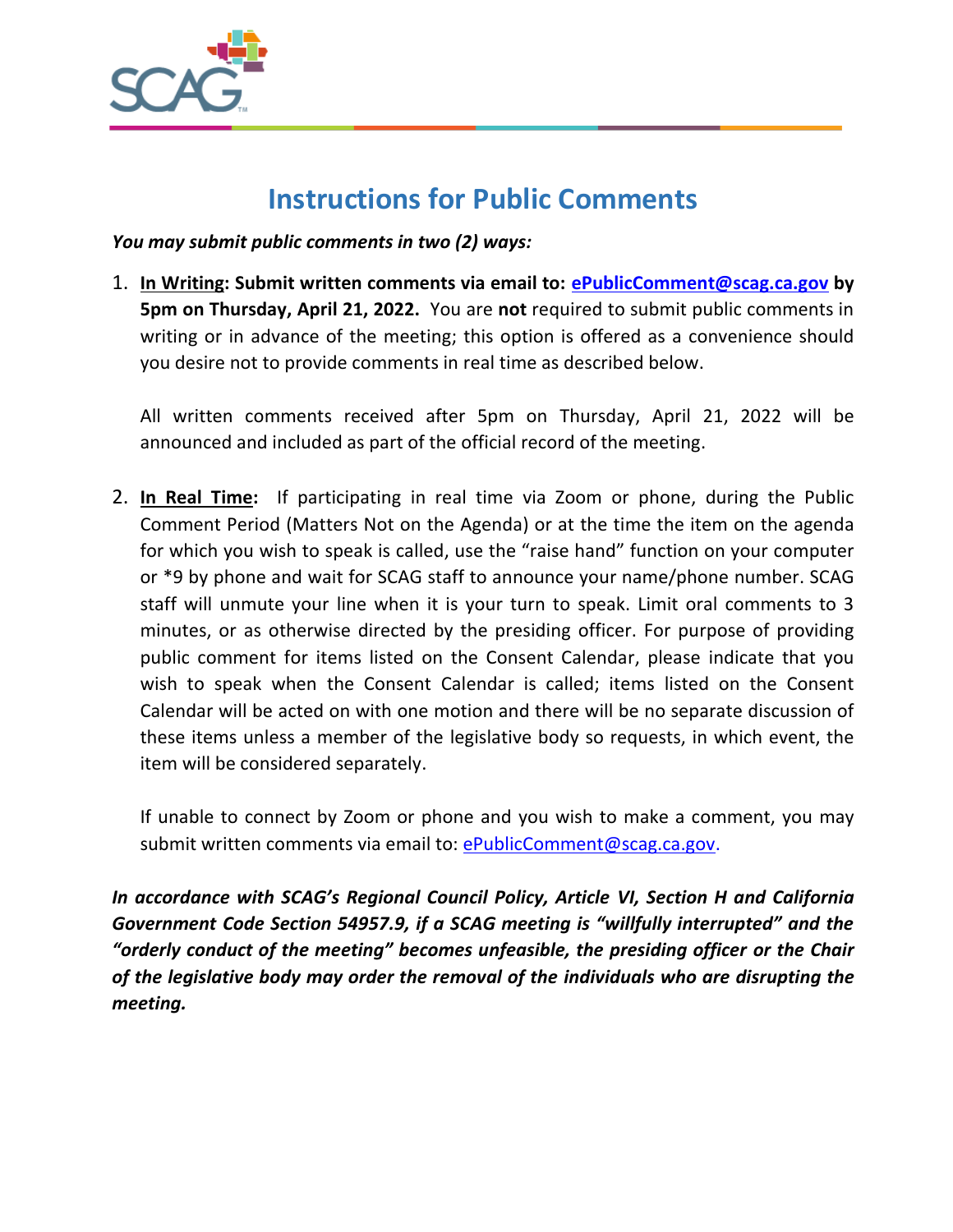

## **Instructions for Participating in the Meeting**

SCAG is providing multiple options to view or participate in the meeting:

#### **To Participate and Provide Verbal Comments on Your Computer**

- 1. Click the following link: [https://scag.zoom.us/j/889726747.](https://scag.zoom.us/j/889726747)
- 2. If Zoom is not already installed on your computer, click "Download & Run Zoom" on the launch page and press "Run" when prompted by your browser. If Zoom has previously been installed on your computer, please allow a few moments for the application to launch automatically.
- 3. Select "Join Audio via Computer."
- 4. The virtual conference room will open. If you receive a message reading, "Please wait for the host to start this meeting," simply remain in the room until the meeting begins.
- 5. During the Public Comment Period (Matters Not on the Agenda) or at the time the item on the agenda for which you wish to speak is called (see note above regarding items on the Consent Calendar), use the "raise hand" function located in the participants' window and wait for SCAG staff to announce your name. SCAG staff will unmute your line when it is your turn to speak. Each speaker is limited to oral comments totaling 3 minutes for all matters, or as otherwise directed by the presiding officer.

#### **To Listen and Provide Verbal Comments by Phone**

- 1. Call **(669) 900-6833** to access the conference room. Given high call volumes recently experienced by Zoom, please continue dialing until you connect successfully.
- 2. Enter the **Meeting ID: 889 726 747**, followed by **#**.
- 3. Indicate that you are a participant by pressing **#** to continue.
- 4. You will hear audio of the meeting in progress. Remain on the line if the meeting has not yet started.
- 5. During the Public Comment Period (Matters Not on the Agenda) or at the time the item on the agenda for which you wish to speak is called (see note above regarding items on the Consent Calendar), press \*9 to add yourself to the queue and wait for SCAG staff to announce your name/phone number. SCAG staff will unmute your line when it is your turn to speak. Each speaker is limited to oral comments totaling 3 minutes for all matters, or as otherwise directed by the presiding officer.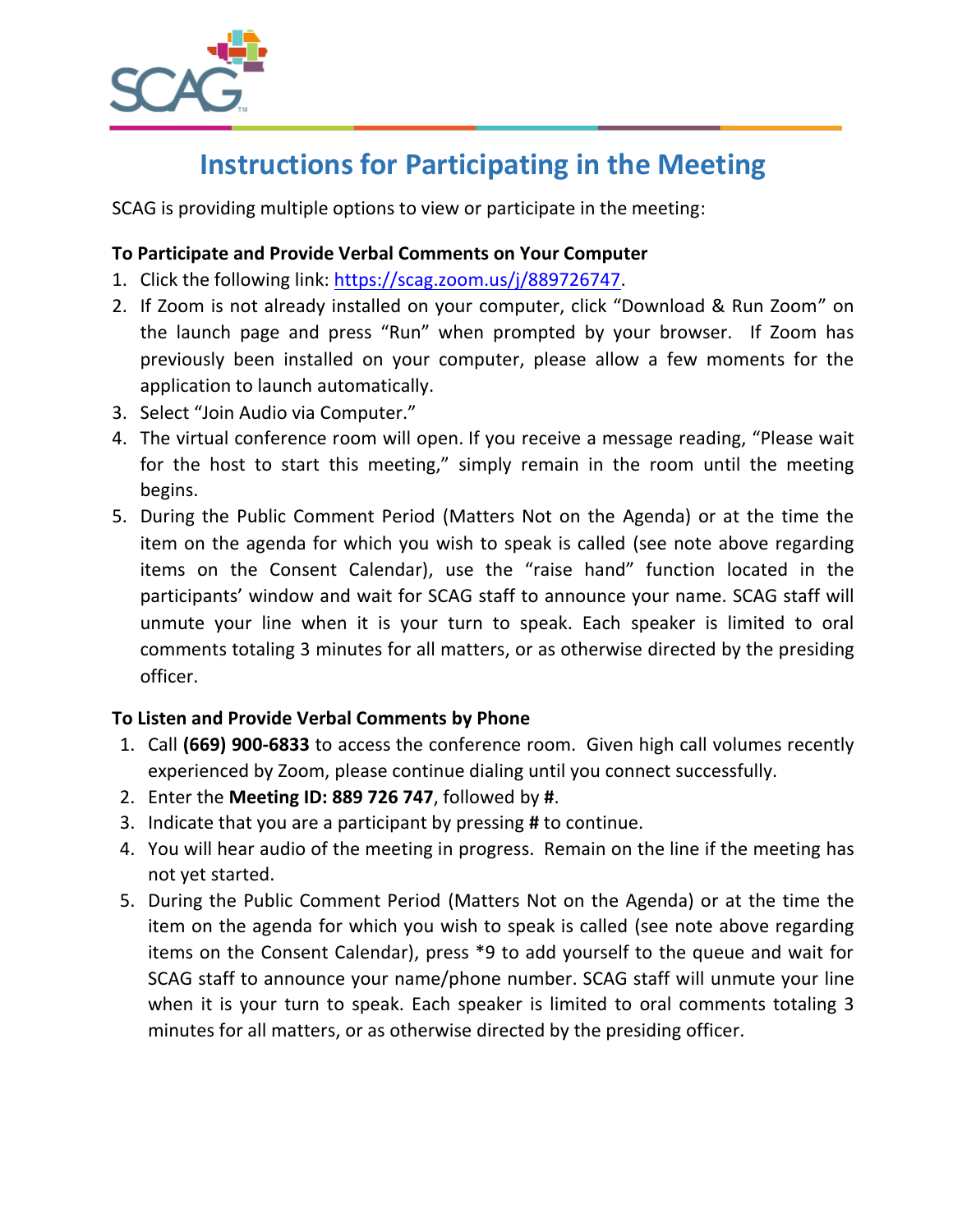

#### **EAC - Executive/Administration Committee** *Members – April 2022*

- **1. Hon. Clint Lorimore** Chair, Eastvale, RC District 4
- **2. Hon. Jan Harnik** 1st Vice Chair, RCTC Representative
- **3. Sup. Carmen Ramirez, Chair** 2nd Vice Chair, Ventura County
- **4. Hon. Rex Richardson** Imm. Past President, Long Beach, RC District 29
- **5. Hon. Jorge Marquez** CEHD Chair, Covina, RC District 33
- **6. Hon. Frank A. Yokoyama**  CEHD Vice Chair, Cerritos, RC District 23
- **7. Hon. David Pollock** EEC Chair, Moorpark, RC District 46
- **8. Hon. Deborah Robertson**  EEC Vice Chair, Rialto, RC District 8
- **9. Hon. Art Brown**  TC Vice Chair, Buena Park, RC District 21
- **10. Hon. Alan Wapner**  LCMC Chair, SBCTA Representative
- **11. Hon. Peggy Huang** LCMC Vice Chair, TCA Representative
- **12. Hon. Kathryn Barger**  Pres. Appt., Los Angeles County
- **13. Hon. Larry McCallon**  Pres. Appt., Highland, RC District 7
- **14. Hon. Cheryl Viegas-Walker** El Centro, RC District 1
- **15. Hon. Sup. Donald Wagner**  Pres. Appt., Orange County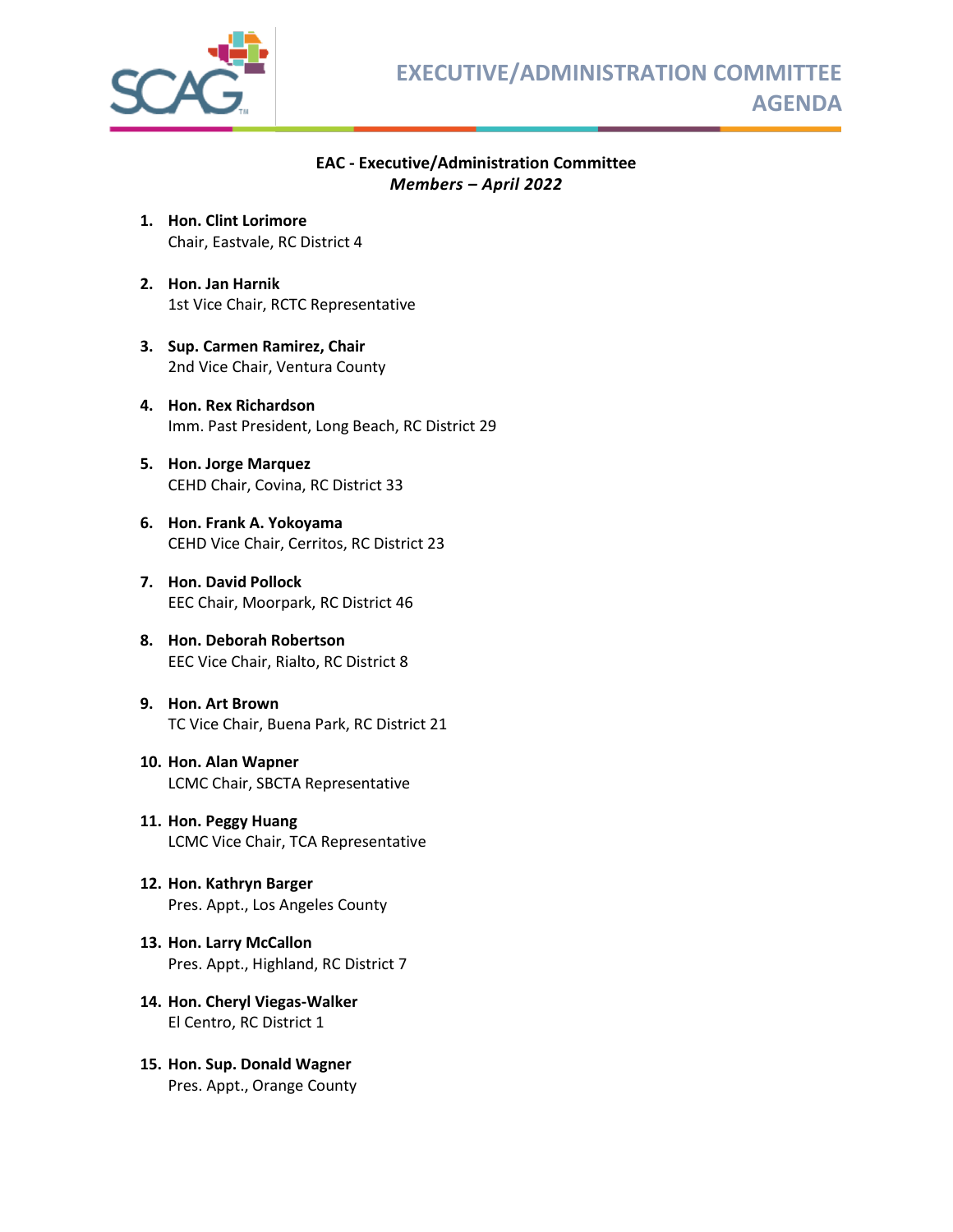

#### **16. Hon. Andrew Masiel**

Tribal Govt Regl Planning Board Representative

#### **17. Ms. Lucy Dunn**

Business Representative - Non-Voting Member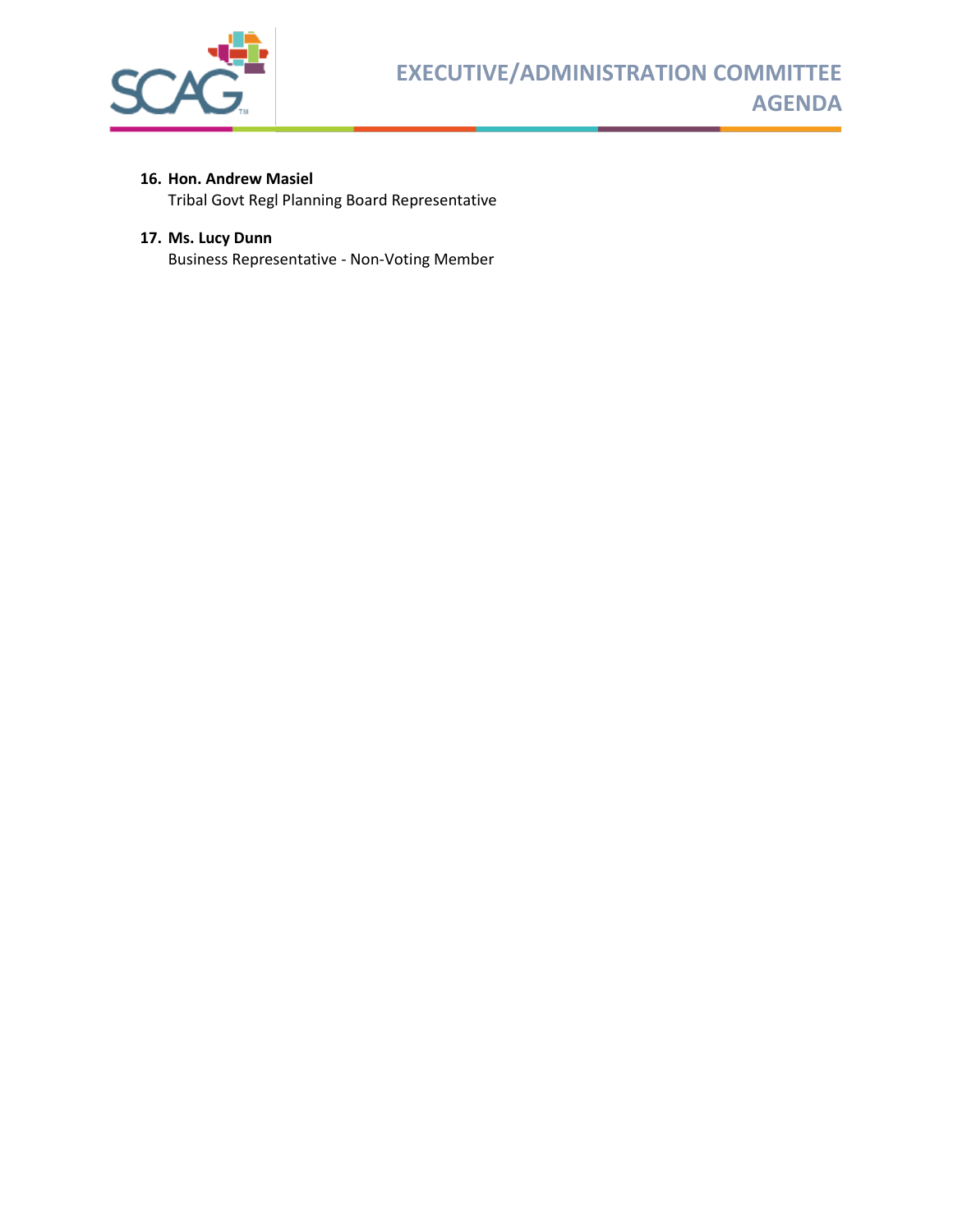

### **EXECUTIVE/ADMINISTRATION COMMITTEE SPECIAL MEETING CLOSED SESSION AGENDA**

Southern California Association of Governments Remote Participation Only **Friday, April 22, 2022 3:00 PM** 

The Executive/Administration Committee may consider and act upon any of the items on the agenda regardless of whether they are listed as Information or Action items.

#### **CALL TO ORDER AND PLEDGE OF ALLEGIANCE** *(The Honorable Clint Lorimore, Chair)*

#### **PUBLIC COMMENT PERIOD (Special Meeting Agenda Items Only)**

This is the time for persons to comment on any matter listed on the special meeting agenda. Although the committee may briefly respond to statements or questions, under state law, matters presented under this item cannot be discussed or acted upon at this time. Public comment for items listed on the agenda will be taken separately as further described below.

*General information for all public comments:* Members of the public are encouraged, but not required, to submit written comments by sending an email to: [ePublicComment@scag.ca.gov](mailto:ePublicComment@scag.ca.gov) by 5pm on Thursday, April 21, 2022. Such comments will be transmitted to members of the legislative body and posted on SCAG's website prior to the meeting. Any writings or documents provided to a majority of the Executive Administration Committee regarding any item on this agenda (other than writings legally exempt from public disclosure) are available at the Office of the Clerk, located at 900 Wilshire Blvd., Suite 1700, Los Angeles, CA 90017 during normal business hours and/or by contacting the office by phone, (213) 630-1420, or email to [aguilarm@scag.ca.gov.](mailto:aguilarm@scag.ca.gov) Written comments received after 5pm on Thursday, April 21, 2022, will be announced and included as part of the official record of the meeting. Members of the public wishing to verbally address the Executive/Administration Committee in real time during the meeting will be allowed up to a total of 3 minutes to speak on items on the agenda, with the presiding officer retaining discretion to adjust time limits as necessary to ensure efficient and orderly conduct of the meeting. The presiding officer has the discretion to equally reduce the time limit of all speakers based upon the number of comments received. If you desire to speak on an item listed on the agenda, please wait for the chair to call the item and then indicate your interest in offering public comment by either using the "raise hand" function on your computer or pressing \*9 on your telephone.

#### **CLOSED SESSION**

#### **Public Employment**

Pursuant to California Government Code Section 54957(b)(1) Public Employee Performance Evaluation Title: Executive Director

#### **Public Employment**

Pursuant to California Government Code Section 54957.6 Conference with Labor Negotiators Agency designated representatives: Ruben Duran, Board Counsel Unrepresented employee: Executive Director